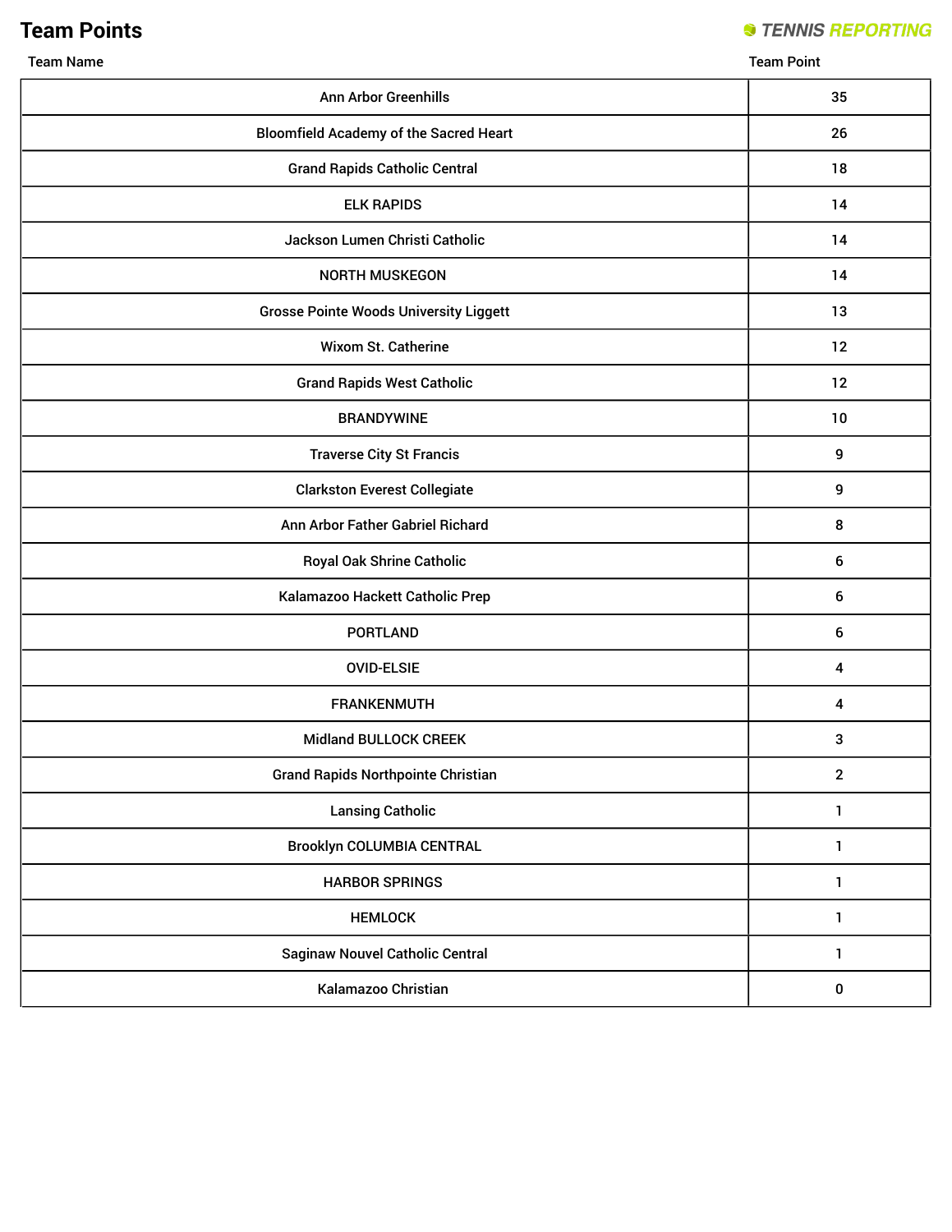

**Clarkston Everest Collegiate**

2Moorea McNalley(12)Clarkston Everest Collegiate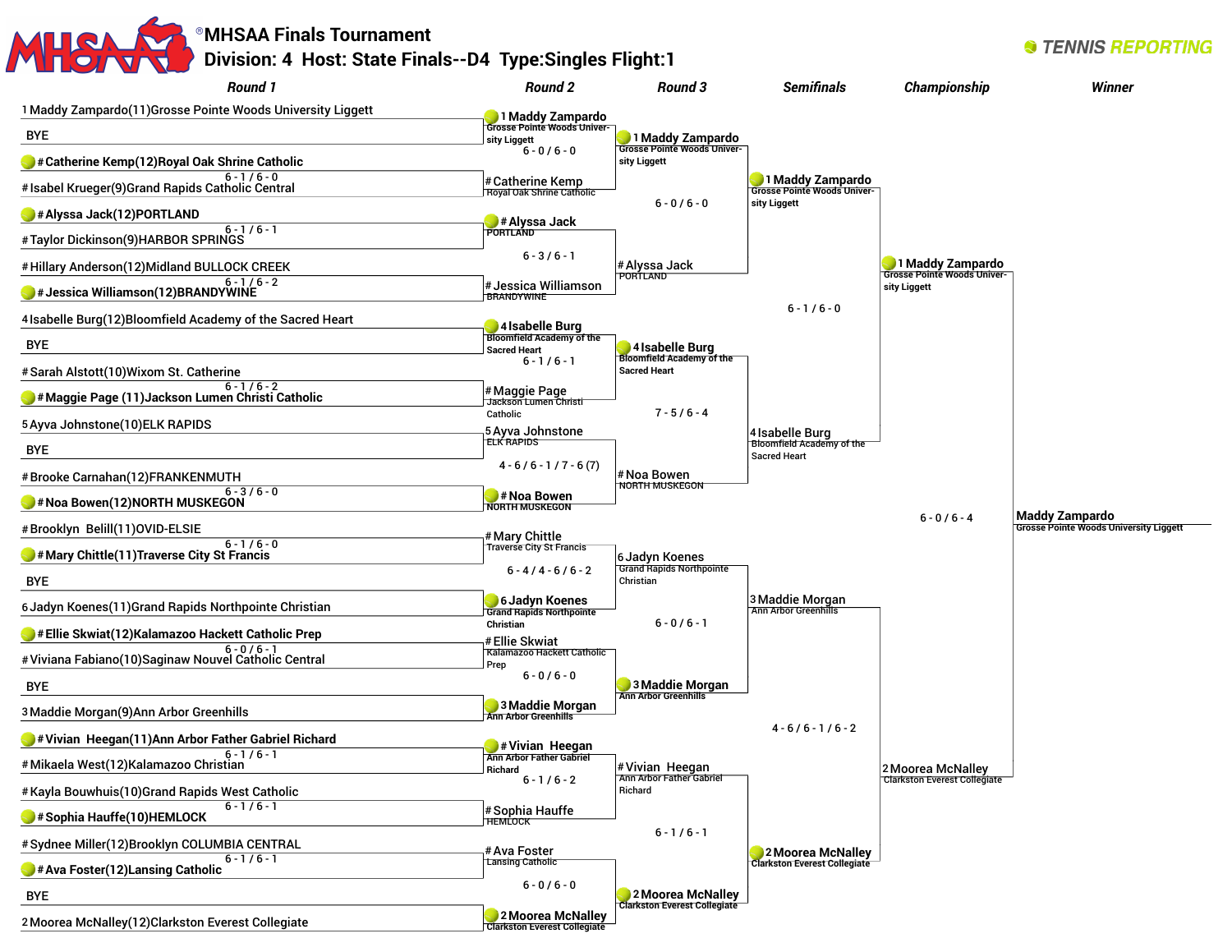### MHSAR **MHSAA Finals Tournament Division: 4 Host: State Finals--D4 Type:Singles Flight:2**

| <b>Round 1</b>                                                                    | <b>Round 2</b>                                             | Round 3                                                 | <b>Semifinals</b>                                            | <b>Championship</b>                            | <b>Winner</b>                                 |
|-----------------------------------------------------------------------------------|------------------------------------------------------------|---------------------------------------------------------|--------------------------------------------------------------|------------------------------------------------|-----------------------------------------------|
| 1 Shangyang Xia(9) Ann Arbor Greenhills                                           | 1 Shangyang Xia                                            |                                                         |                                                              |                                                |                                               |
| BYE                                                                               |                                                            | 1 Shangyang Xia                                         |                                                              |                                                |                                               |
| # Anna Schwartzfisher(12) Grand Rapids West Catholic                              | $6 - 0/6 - 1$                                              |                                                         |                                                              |                                                |                                               |
| $6 - 3 / 6 - 0$<br>#Haley Watchorn(12)FRANKENMUTH                                 | # Anna Schwartzfisher<br><b>Grand Rapids West Catholic</b> |                                                         | 1 Shangyang Xia                                              |                                                |                                               |
| #Adriana Krieger(12)PORTLAND                                                      |                                                            | $6 - 0/6 - 4$                                           |                                                              |                                                |                                               |
| <b>BYE</b>                                                                        | # Adriana Krieger<br>PORTLAND                              |                                                         |                                                              |                                                |                                               |
| # Alexandra Larrea (10) Grosse Pointe Woods University Liggett                    | $2 - 6/6 - 0/6 - 3$                                        | #Alexandra Larrea<br><b>Grosse Pointe Woods Univer-</b> |                                                              | 1 Shangyang Xia<br><b>Ann Arbor Greenhills</b> |                                               |
| <b>BYE</b>                                                                        | #Alexandra Larrea<br><b>Grosse Pointe Woods Univer-</b>    | sity Liggett                                            |                                                              |                                                |                                               |
| 4 Olivia Eaker(10) Jackson Lumen Christi Catholic                                 | sity Liggett<br>4 Olivia Eaker                             |                                                         | $6 - 1/6 - 2$                                                |                                                |                                               |
| <b>BYE</b>                                                                        | <b>Jackson Lumen Christi</b><br>Catholic                   | 4 Olivia Eaker                                          |                                                              |                                                |                                               |
| # Alyssa Chiminski(12) Ann Arbor Father Gabriel Richard                           | $6 - 1/6 - 1$                                              | Jackson Lumen Christi<br>Catholic                       |                                                              |                                                |                                               |
| $6 - 3 / 6 - 4$<br># Ava Yatch(12) Saginaw Nouvel Catholic Central                | # Alyssa Chiminski<br><b>Ann Arbor Father Gabriel</b>      |                                                         |                                                              |                                                |                                               |
| 5 Ruth Rabaut(11) Grand Rapids Catholic Central                                   | Richard                                                    | $6 - 0/6 - 1$                                           |                                                              |                                                |                                               |
| <b>BYE</b>                                                                        | 5 Ruth Rabaut<br><b>Grand Rapids Catholic Central</b>      |                                                         | <b>5 Ruth Rabaut</b><br><b>Grand Rapids Catholic Central</b> |                                                |                                               |
| Ellie Christian(10)Kalamazoo Hackett Catholic Prep                                | $6 - 0/6 - 0$                                              | 5 Ruth Rabaut                                           |                                                              |                                                |                                               |
| $6 - 2/6 - 1$<br>#Quinn Cassidy(11)HARBOR SPRINGS                                 | # Ellie Christian<br>Kalamazoo Hackett Catholic            | <b>Grand Rapids Catholic Central</b>                    |                                                              |                                                |                                               |
| #Hannah Earles(11)BRANDYWINE                                                      | Prep                                                       |                                                         |                                                              | $6 - 2/6 - 0$                                  | <b>Shangyang Xia<br/>Ann Arbor Greenhills</b> |
| $6 - 4/6 - 4$<br>#Elizabeth Gladstone(11)Royal Oak Shrine Catholic                | #Hannah Earles<br><b>BRANDYWINE</b>                        | 6 Eve Jackson                                           |                                                              |                                                |                                               |
| <b>BYE</b>                                                                        | $7 - 5/6 - 1$                                              | Bloomfield Academy of the<br><b>Sacred Heart</b>        |                                                              |                                                |                                               |
| 6 Eve Jackson(11) Bloomfield Academy of the Sacred Heart                          | 6 Eve Jackson                                              |                                                         | 3 Gabby Gaston                                               |                                                |                                               |
|                                                                                   | <b>Bloomfield Academy of the</b><br><b>Sacred Heart</b>    | $6 - 2/4 - 6/6 - 3$                                     | NORTH MUSKEGON                                               |                                                |                                               |
| $\bigtriangledown$ # Sage Lambdin(12) Traverse City St Francis<br>$6 - 3 / 6 - 4$ | # Sage Lambdin<br><b>Traverse City St Francis</b>          |                                                         |                                                              |                                                |                                               |
| # Rylee Lewis(11) OVID-ELSIE                                                      | $6 - 2 / 6 - 1$                                            |                                                         |                                                              |                                                |                                               |
| <b>BYE</b>                                                                        |                                                            | 3 Gabby Gaston                                          |                                                              |                                                |                                               |
| 3 Gabby Gaston(12) NORTH MUSKEGON                                                 | 3 Gabby Gaston                                             |                                                         |                                                              |                                                |                                               |
| <b>BYE</b>                                                                        |                                                            |                                                         | $7 - 5 / 7 - 6 (5)$                                          |                                                |                                               |
| #Ashlyn McDonald(10)Midland BULLOCK CREEK                                         | # Ashlyn McDonald<br>Midland BULLOCK CREEK                 |                                                         |                                                              |                                                |                                               |
| <b>BYE</b>                                                                        | $6 - 2 / 6 - 4$                                            | # Sabrina Alstott<br>Wixom St. Catherine                |                                                              | 2 Ella Croftchik<br><b>ELK RAPIDS</b>          |                                               |
| # Sabrina Alstott(9) Wixom St. Catherine                                          | #Sabrina Alstott                                           |                                                         |                                                              |                                                |                                               |
| # Alana Knoebel(12) Brooklyn COLUMBIA CENTRAL                                     | <b>Wixom St. Catherine</b>                                 | $6 - 0/6 - 1$                                           |                                                              |                                                |                                               |
| $6 - 2/6 - 1$                                                                     | # Alana Knoebel<br><b>Brooklyn COLUMBIA CENTRAL</b>        |                                                         | 2 Ella Croftchik<br><b>ELK RAPIDS</b>                        |                                                |                                               |
| #Sage Schluessler(10)Clarkston Everest Collegiate                                 | $6 - 0 / 6 - 0$                                            |                                                         |                                                              |                                                |                                               |
| <b>BYE</b>                                                                        |                                                            | 2 Ella Croftchik<br><b>ELK RAPIDS</b>                   |                                                              |                                                |                                               |
| 2 Ella Croftchik(12) ELK RAPIDS                                                   | 2 Ella Croftchik<br><b>ELK RAPIDS</b>                      |                                                         |                                                              |                                                |                                               |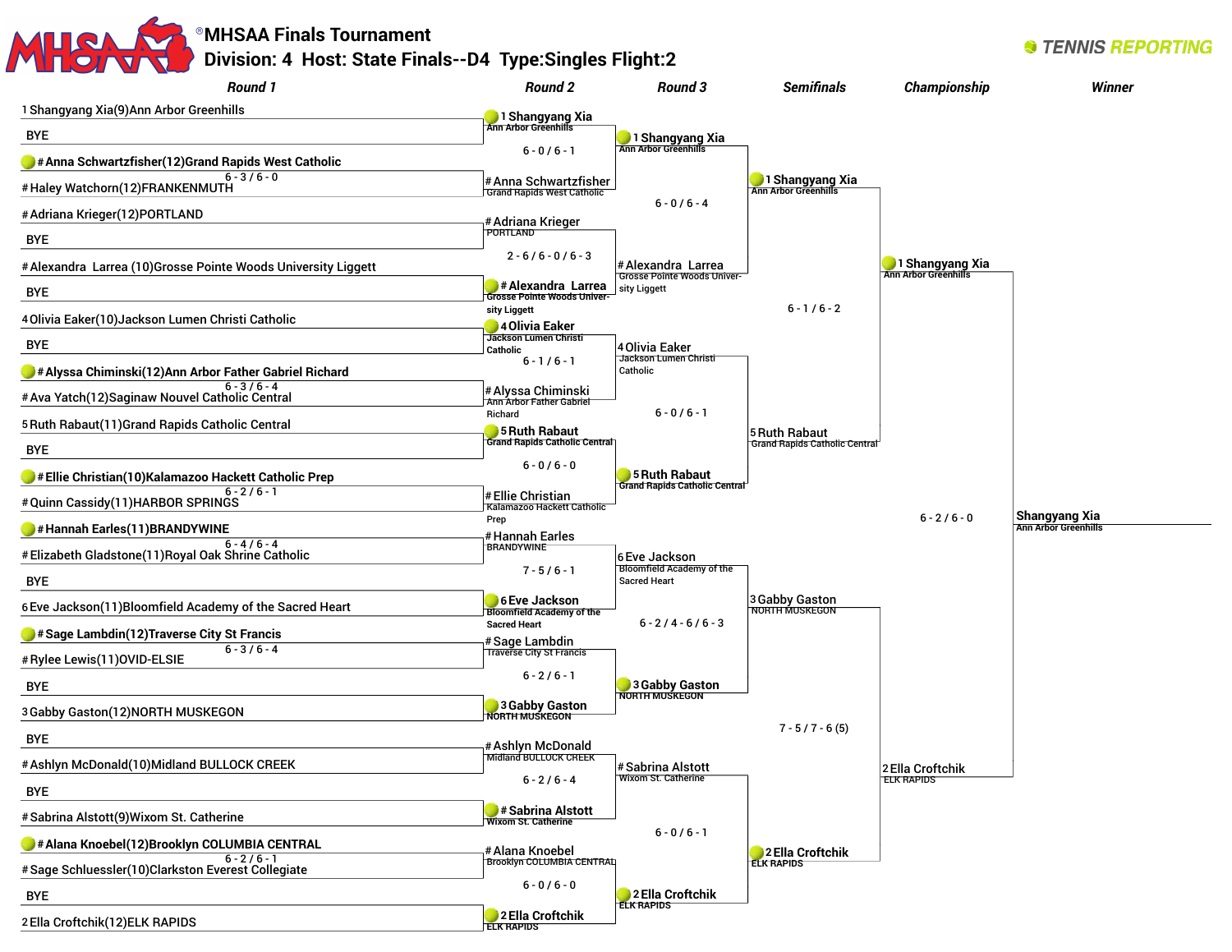## **MHSAA Finals Tournament Division: 4 Host: State Finals--D4 Type:Singles Flight:3**

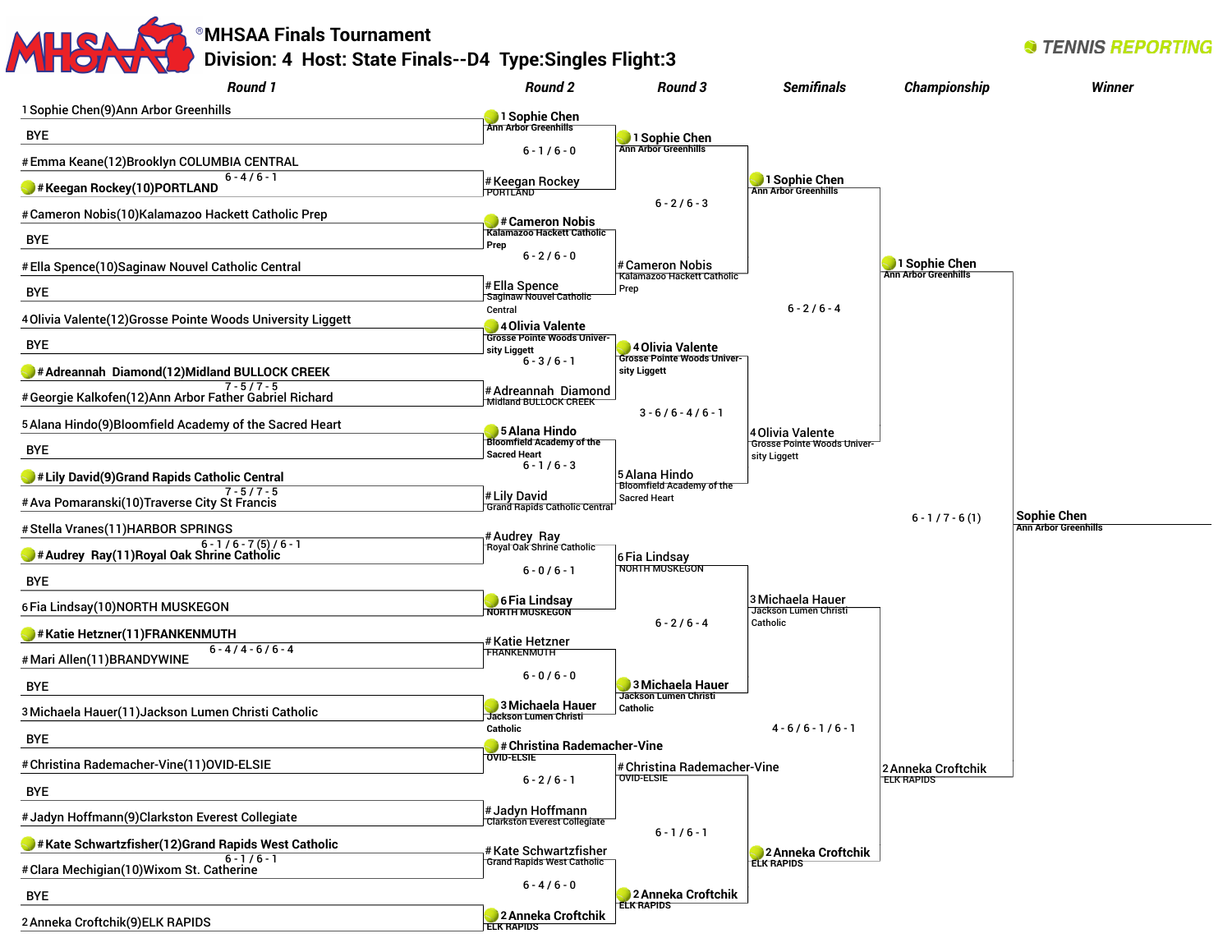#### MHSA **MHSAA Finals Tournament Division: 4 Host: State Finals--D4 Type:Singles Flight:4**

| <b>Round 1</b>                                                                                  | Round 2                                                      | Round 3                                              | <b>Semifinals</b>                                        | <b>Championship</b>                  | <b>Winner</b>                        |
|-------------------------------------------------------------------------------------------------|--------------------------------------------------------------|------------------------------------------------------|----------------------------------------------------------|--------------------------------------|--------------------------------------|
| 1 Hannah Lourido(11) Grand Rapids Catholic Central                                              | 1 Hannah Lourido                                             |                                                      |                                                          |                                      |                                      |
| BYE                                                                                             | <b>Grand Rapids Catholic Central</b>                         | 1 Hannah Lourido                                     |                                                          |                                      |                                      |
| #Sofia Grossi(9)FRANKENMUTH                                                                     | $6 - 3 / 6 - 0$                                              | <b>Grand Rapids Catholic Central</b>                 |                                                          |                                      |                                      |
| $6 - 0/6 - 0$<br>$\blacktriangleright$ #Zora Edwards (11)Grosse Pointe Woods University Liggett | #Zora Edwards<br><b>Grosse Pointe Woods Univer-</b>          |                                                      | 1 Hannah Lourido<br><b>Grand Rapids Catholic Central</b> |                                      |                                      |
| #Georgia True(11) Royal Oak Shrine Catholic                                                     | sity Liggett                                                 | $6 - 1/6 - 3$                                        |                                                          |                                      |                                      |
| <b>BYE</b>                                                                                      | # Georgia True<br>Royal Oak Shrine Catholic                  |                                                      |                                                          |                                      |                                      |
| #Iliana Fowle(10)Brooklyn COLUMBIA CENTRAL                                                      | $6 - 0/6 - 1$                                                | # Georgia True                                       |                                                          | <b>1 Hannah Lourido</b>              |                                      |
| <b>BYE</b>                                                                                      | #Iliana Fowle<br><b>Brooklyn COLUMBIA CENTRAL</b>            | <b>Royal Oak Shrine Catholic</b>                     |                                                          | <b>Grand Rapids Catholic Central</b> |                                      |
| 4 Lily Brown(12) ELK RAPIDS                                                                     |                                                              |                                                      | $6 - 4/6 - 4$                                            |                                      |                                      |
| <b>BYE</b>                                                                                      | 4 Lily Brown<br><b>ELK RAPIDS</b>                            | 4 Lily Brown                                         |                                                          |                                      |                                      |
| #Ava Anderson (9)OVID-ELSIE                                                                     | $6 - 0/6 - 0$                                                | <b>ELK RAPIDS</b>                                    |                                                          |                                      |                                      |
| $6 - 2/6 - 0$<br>$\blacktriangleright$ # Karaline Krupsky(9)Clarkston Everest Collegiate        | # Karaline Krupsky                                           |                                                      |                                                          |                                      |                                      |
|                                                                                                 | <b>Clarkston Everest Collegiate</b>                          | $4 - 6/6 - 1/6 - 2$                                  |                                                          |                                      |                                      |
| 5 Audrey Lee(11) Traverse City St Francis                                                       | 5 S Audrey Lee<br><b>Traverse City St Francis</b>            |                                                      | 5 Audrey Lee<br><b>Traverse City St Francis</b>          |                                      |                                      |
| <b>BYE</b>                                                                                      | $6 - 1/6 - 3$                                                |                                                      |                                                          |                                      |                                      |
| # Deena Farjo(10)Ann Arbor Father Gabriel Richard<br>$6 - 1/6 - 2$                              | #Deena Farjo                                                 | 5 Audrey Lee<br><b>Traverse City St Francis</b>      |                                                          |                                      |                                      |
| #Theresa Keyte(10)Kalamazoo Hackett Catholic Prep                                               | Ann Arbor Father Gabriel<br>Richard                          |                                                      |                                                          | $6 - 4/6 - 1$                        | <b>Hannah Lourido</b>                |
| #Brynn Mistry(9)Wixom St. Catherine                                                             | # Taylor Mathey<br>Midland BULLOCK CREEK                     |                                                      |                                                          |                                      | <b>Grand Rapids Catholic Central</b> |
| Faylor Mathey(12)Midland BULLOCK CREEK                                                          | $6 - 1/6 - 1$                                                | 6 Presley Krywko<br><b>Bloomfield Academy of the</b> |                                                          |                                      |                                      |
| BYE                                                                                             |                                                              | <b>Sacred Heart</b>                                  |                                                          |                                      |                                      |
| 6 Presley Krywko(9) Bloomfield Academy of the Sacred Heart                                      | 6 Presley Krywko<br><b>Bloomfield Academy of the</b>         |                                                      | 3 Genevieve Brawner<br>Jackson Lumen Christi             |                                      |                                      |
| #Courtney Bates(11)BRANDYWINE                                                                   | <b>Sacred Heart</b><br>#Courtney Bates                       | $7 - 5/6 - 4$                                        | Catholic                                                 |                                      |                                      |
| $0 - 6 / 7 - 6 (1) / 6 - 0$<br>#Francine Vinson(11)NORTH MUSKEGON                               | <b>BRANDYWINE</b>                                            |                                                      |                                                          |                                      |                                      |
| <b>BYE</b>                                                                                      | $6 - 4 / 7 - 6 (7)$                                          | 3 Genevieve Brawner<br><b>Jackson Lumen Christi</b>  |                                                          |                                      |                                      |
| 3 Genevieve Brawner (11) Jackson Lumen Christi Catholic                                         | 3 Genevieve Brawner Catholic<br><b>Jackson Lumen Christi</b> |                                                      |                                                          |                                      |                                      |
| <b>BYE</b>                                                                                      | Catholic<br># Cecelia Little                                 |                                                      | $7 - 5/6 - 0$                                            |                                      |                                      |
| # Cecelia Little(9)PORTLAND                                                                     | PORTLAND                                                     | # Agata Stasiuk                                      |                                                          | 2 Manassa Gollapalli                 |                                      |
| <b>BYE</b>                                                                                      | $6 - 2 / 6 - 1$                                              | <b>Grand Rapids West Catholic</b>                    |                                                          | <b>Ann Arbor Greenhills</b>          |                                      |
| # Agata Stasiuk(10) Grand Rapids West Catholic                                                  | <b>State Stasiuk</b><br>Grand Rapids West Catholic           |                                                      |                                                          |                                      |                                      |
| # Ava Dobis(12) Saginaw Nouvel Catholic Central                                                 |                                                              | $6 - 4 / 6 - 2$                                      |                                                          |                                      |                                      |
| $6 - 3 / 6 - 2$<br>$\blacktriangleright$ #Maja Thompson(11)HARBOR SPRINGS                       | # Maja Thompson<br>HARBOR SPRINGS                            |                                                      | 2 Manassa Gollapalli<br><b>Ann Arbor Greenhills</b>      |                                      |                                      |
| <b>BYE</b>                                                                                      | $6 - 0 / 6 - 0$                                              | 2 Manassa Gollapalli                                 |                                                          |                                      |                                      |
| 2 Manassa Gollapalli(10) Ann Arbor Greenhills                                                   | 2 Manassa Gollapalli<br><b>Ann Arbor Greenhills</b>          | <b>Ann Arbor Greenhills</b>                          |                                                          |                                      |                                      |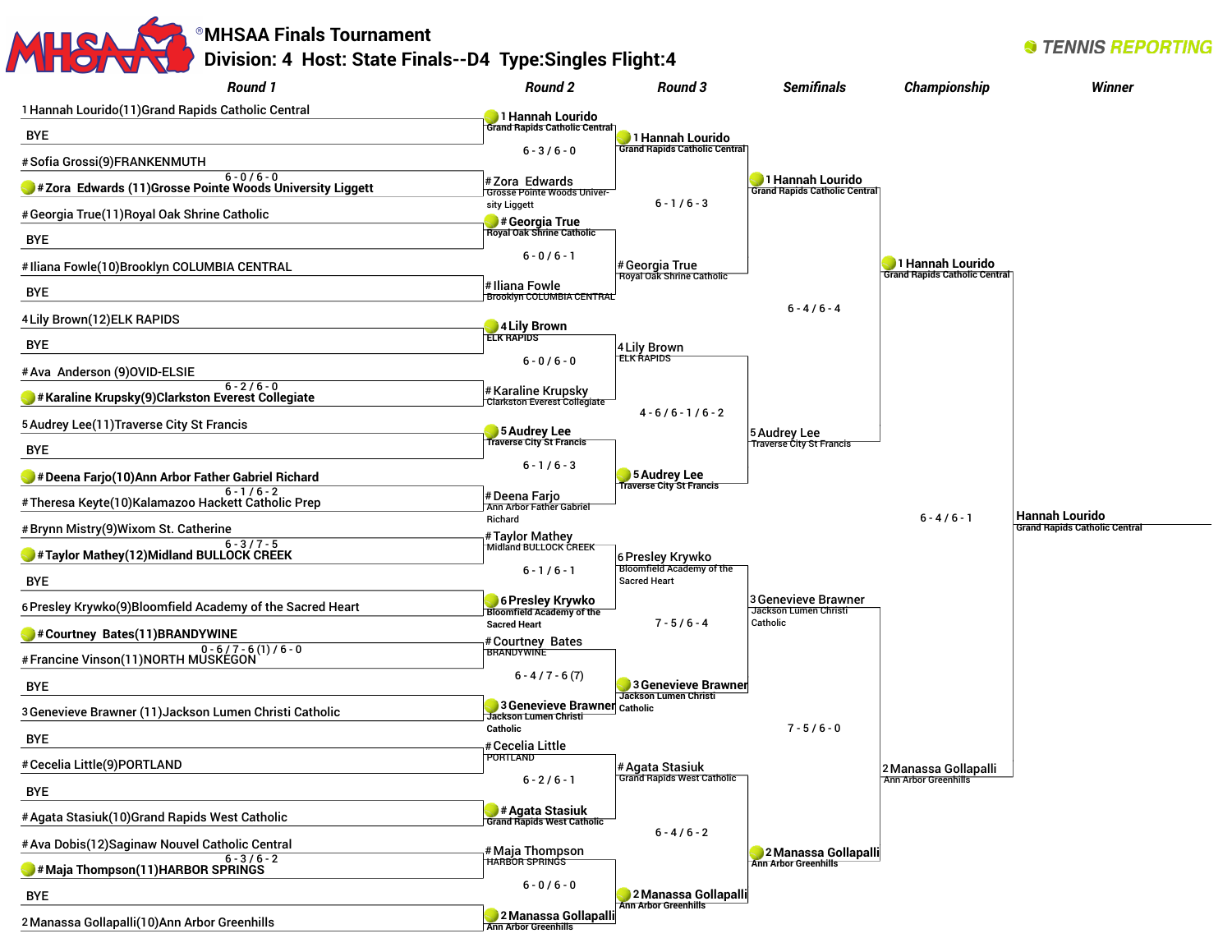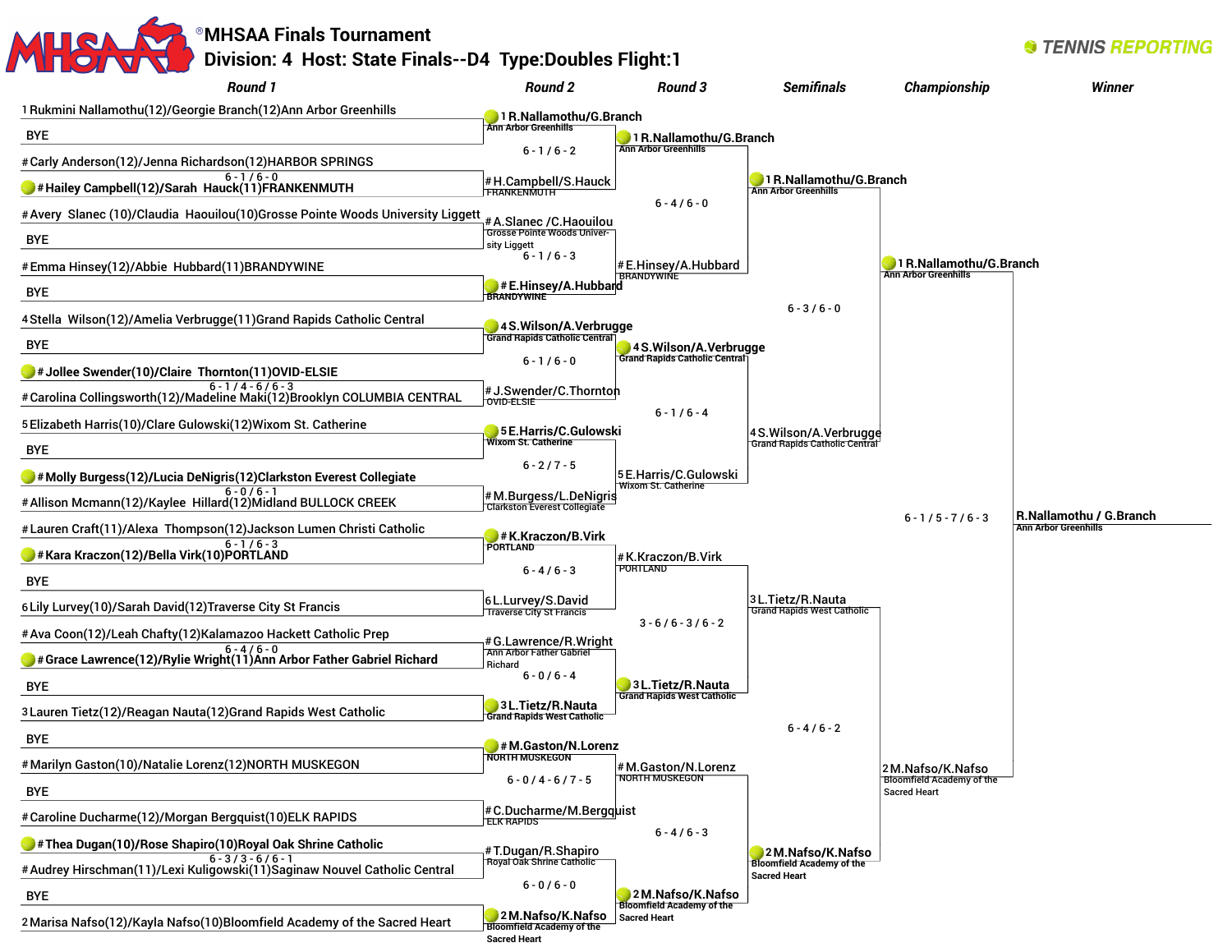

2 Lana Koualti(12)/Sophia Kleer(9)Ann Arbor Greenhills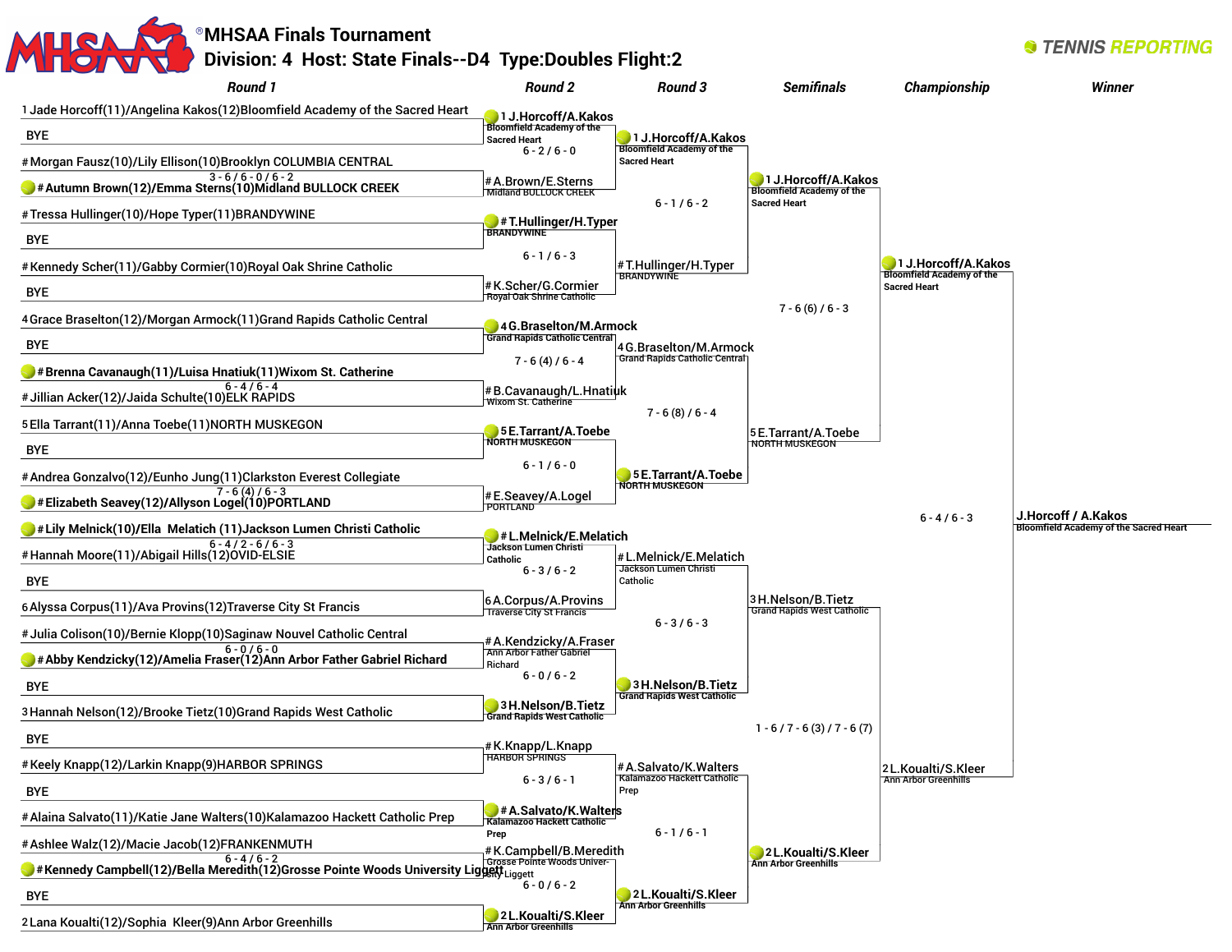

**Ann Arbor Greenhills**

2Parini Rao(10)/Meera Pandey(9)Ann Arbor Greenhills